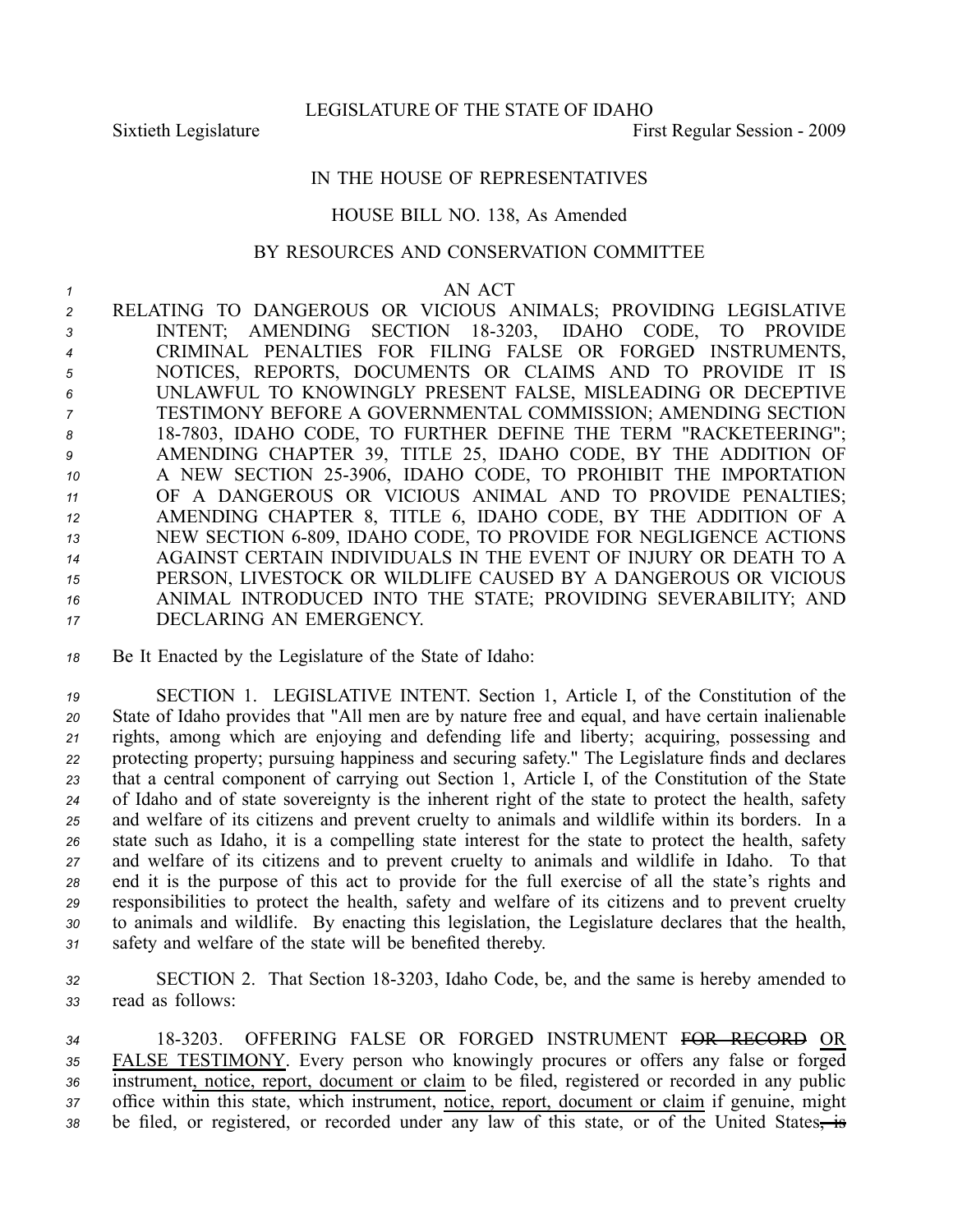*<sup>1</sup>* guilty of <sup>a</sup> felony or who knowingly presents false, misleading or deceptive testimony before <sup>a</sup> *<sup>2</sup>* governmental commission, whether under oath or not, is guilty of <sup>a</sup> felony.

*<sup>3</sup>* SECTION 3. That Section 187803, Idaho Code, be, and the same is hereby amended to *<sup>4</sup>* read as follows:

- *<sup>5</sup>* 187803. DEFINITIONS. As used in this chapter,:
- *<sup>6</sup>* (a) "Racketeering" means any act which is chargeable or indictable under the following *<sup>7</sup>* sections of the Idaho Code or which are equivalent acts chargeable or indictable as equivalent *<sup>8</sup>* crimes under the laws of any other jurisdiction:
- *<sup>9</sup>* (1) Homicide (section 184001, Idaho Code);
- *10* (2) Robbery, burglary, theft, forgery, counterfeiting, and related crimes (sections 18-1401, 11 18-1405, 18-2403, 18-2407, 18-3123, 18-3124, 18-3125, 18-3601, 18-3602, 18-3603, *<sup>12</sup>* 183605, 183606, 183607, 183609, 183610, 183614, 183615, 184630, 186501 and
- *<sup>13</sup>* 49518, Idaho Code);
- *<sup>14</sup>* (3) Kidnapping (section 184501, Idaho Code);
- *15* (4) Prostitution (sections 18-5601, 18-5602, 18-5603, 18-5604, 18-5605, 18-5606, *16* 18-5608 and 18-5609, Idaho Code);
- *17* (5) Arson (sections 18-801, 18-802, 18-803, 18-804 and 18-805, Idaho Code);
- *18* (6) Assault (sections 18-908 and 18-4015, Idaho Code);
- *19* (7) Lotteries and gambling (sections 18-3801, 18-3802, 18-3809, 18-4902, 18-4903, *<sup>20</sup>* 184904, 184905, 184906 and 184908, Idaho Code);
- 21 (8) Indecency and obscenity (sections 18-1515, 18-1518, 18-4103, 18-4103A, 18-4104,
- *<sup>22</sup>* 184105, 184105A and 184107, Idaho Code);
- *<sup>23</sup>* (9) Poisoning (sections 184014 and 185501, Idaho Code);
- *<sup>24</sup>* (10) Fraudulent practices, false pretenses, insurance fraud, financial transaction card *25* crimes and fraud generally (sections 18-2403, 18-2706, 18-3002, 18-3101, 18-3124, *26* 18-3125, 18-3126, 18-3203, 18-6713, 41-293, 41-294 and 41-1306, Idaho Code);
- *27* (11) Alcoholic beverages (sections 23-602, 23-606, 23-610, 23-703, 23-905, 23-914, 28 23-928, 23-934 and 23-938, Idaho Code);
- *29* (12) Cigarette taxes (sections 63-2505 and 63-2512(b), Idaho Code);
- *30* (13) Securities (sections 30-14-401, 30-14-402, 30-14-403, 30-14-404, 30-14-501,
- *<sup>31</sup>* 3014502, 3014505 and 3014506, Idaho Code);
- *<sup>32</sup>* (14) Horseracing (section 542512, Idaho Code);
- 33 (15) Interest and usurious practices (sections 28-45-401 and 28-45-402, Idaho Code);
- *34* (16) Corporations (sections 18-1901, 18-1902, 18-1903, 18-1904, 18-1905, 18-1906 and *<sup>35</sup>* 301510, Idaho Code);
- *36* (17) Perjury (sections 18-5401 and 18-5410, Idaho Code);
- *37* (18) Bribery and corrupt influence (sections 18-1352 and 18-1353, Idaho Code);
- 38 (19) Controlled substances (sections 37-2732(a), (b), (c), (e) and (f), 37-2732B, 37-2734
- *<sup>39</sup>* and 372734B, Idaho Code);
- *<sup>40</sup>* (20) Motor vehicles (sections 49228, 49231, 49232 and 49518, Idaho Code);
- *41* (21) Terrorism (section 18-8103, Idaho Code);
- *42* (22) Introduction of a dangerous animal (section 25-3906, Idaho Code).
- *<sup>43</sup>* (b) "Person" means any individual or entity capable of holding <sup>a</sup> legal or beneficial *<sup>44</sup>* interest in property;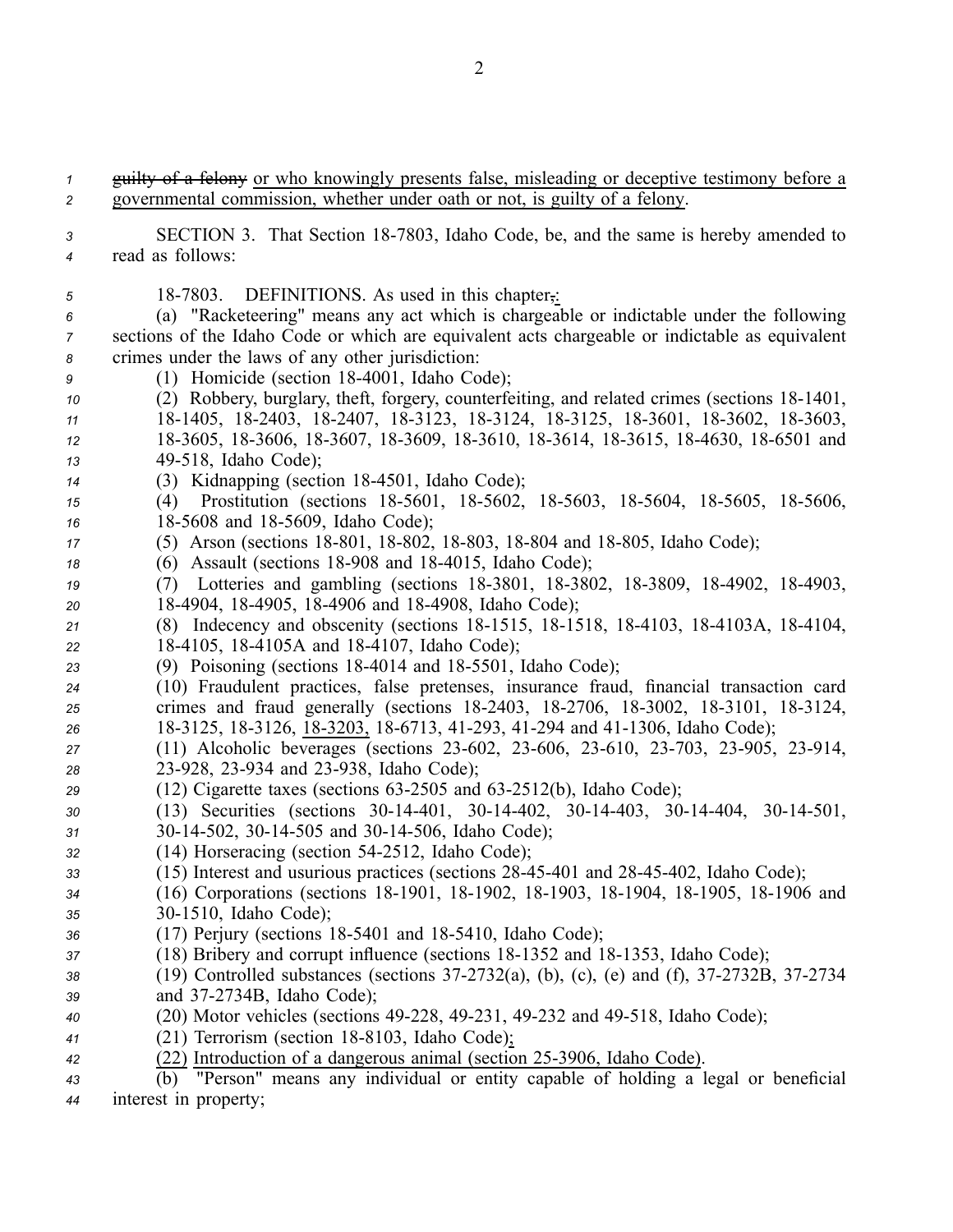*<sup>1</sup>* (c) "Enterprise" means any sole proprietorship, partnership, corporation, business, labor *<sup>2</sup>* union, association or other legal entity or any group of individuals associated in fact although *<sup>3</sup>* not <sup>a</sup> legal entity, and includes illicit as well as licit entities; and

 (d) "Pattern of racketeering activity" means engaging in at least two (2) incidents of racketeering conduct that have the same or similar intents, results, accomplices, victims or methods of commission, or otherwise are interrelated by distinguishing characteristics and are not isolated incidents, provided at least one (1) of such incidents occurred after the effective date of this act and that the last of such incidents occurred within five (5) years after <sup>a</sup> prior incident of racketeering conduct.

*<sup>10</sup>* SECTION 4. That Chapter 39, Title 25, Idaho Code, be, and the same is hereby amended *11* by the addition thereto of a NEW SECTION, to be known and designated as Section 25-3906, *<sup>12</sup>* Idaho Code, and to read as follows:

*<sup>13</sup>* 253906. INTRODUCTION OF DANGEROUS ANIMAL. Any person who, with *<sup>14</sup>* the intention to release, imports <sup>a</sup> dangerous or vicious animal into the state of Idaho, or *<sup>15</sup>* intentionally releases that animal into the state of Idaho is guilty of <sup>a</sup> felony.

 As used in this section and in section 6809, Idaho Code, <sup>a</sup> "dangerous or vicious animal" is <sup>a</sup> nondomesticated animal which is known to be <sup>a</sup> threat to the safety or welfare of persons, livestock, pets or property or which is <sup>a</sup> member of <sup>a</sup> species or subspecies which is known to be <sup>a</sup> threat to the safety and welfare of persons, livestock, pets or property.

*<sup>20</sup>* SECTION 5. That Chapter 8, Title 6, Idaho Code, be, and the same is hereby amended <sup>21</sup> by the addition thereto of a NEW SECTION, to be known and designated as Section 6-809, *<sup>22</sup>* Idaho Code, and to read as follows:

 6809. DEATH OR INJURY TO PERSONS OR PROPERTY BY A DANGEROUS OR VICIOUS ANIMAL. In the event of injury or death to <sup>a</sup> person, livestock or wildlife, caused by <sup>a</sup> dangerous or vicious animal, as defined in section 253906, Idaho Code, introduced into the state of Idaho, there shall exist <sup>a</sup> civil cause of action for negligence against any individual who introduced or protected the dangerous or vicious animal by the person harmed or the person's estate or the owner of livestock or pets or by <sup>a</sup> person suffering an economic loss or otherwise harmed by the dangerous or vicious animal.

 For purposes of this section, "individual" shall mean any person performing <sup>a</sup> primary role in the introduction or protection of the dangerous or vicious animal or <sup>a</sup> person charged with their managemen<sup>t</sup> whose negligence facilitates the potential for injury or death or economic losses to occur.

 A person performing <sup>a</sup> primary role is <sup>a</sup> person who has <sup>a</sup> duty to protect the life and property of others and whose negligence allows the introduction. A person performing <sup>a</sup> primary role is also <sup>a</sup> person who participates in the introduction of <sup>a</sup> dangerous or vicious animal, or who protects them after their introduction.

*<sup>38</sup>* "Introduction or protection" does not include <sup>a</sup> person who prevents hunting or *<sup>39</sup>* trespassing on land owned or controlled by that person.

*<sup>40</sup>* The exceptions to governmental liability provisions of chapter 9, title 6, Idaho Code, shall *<sup>41</sup>* be applicable.